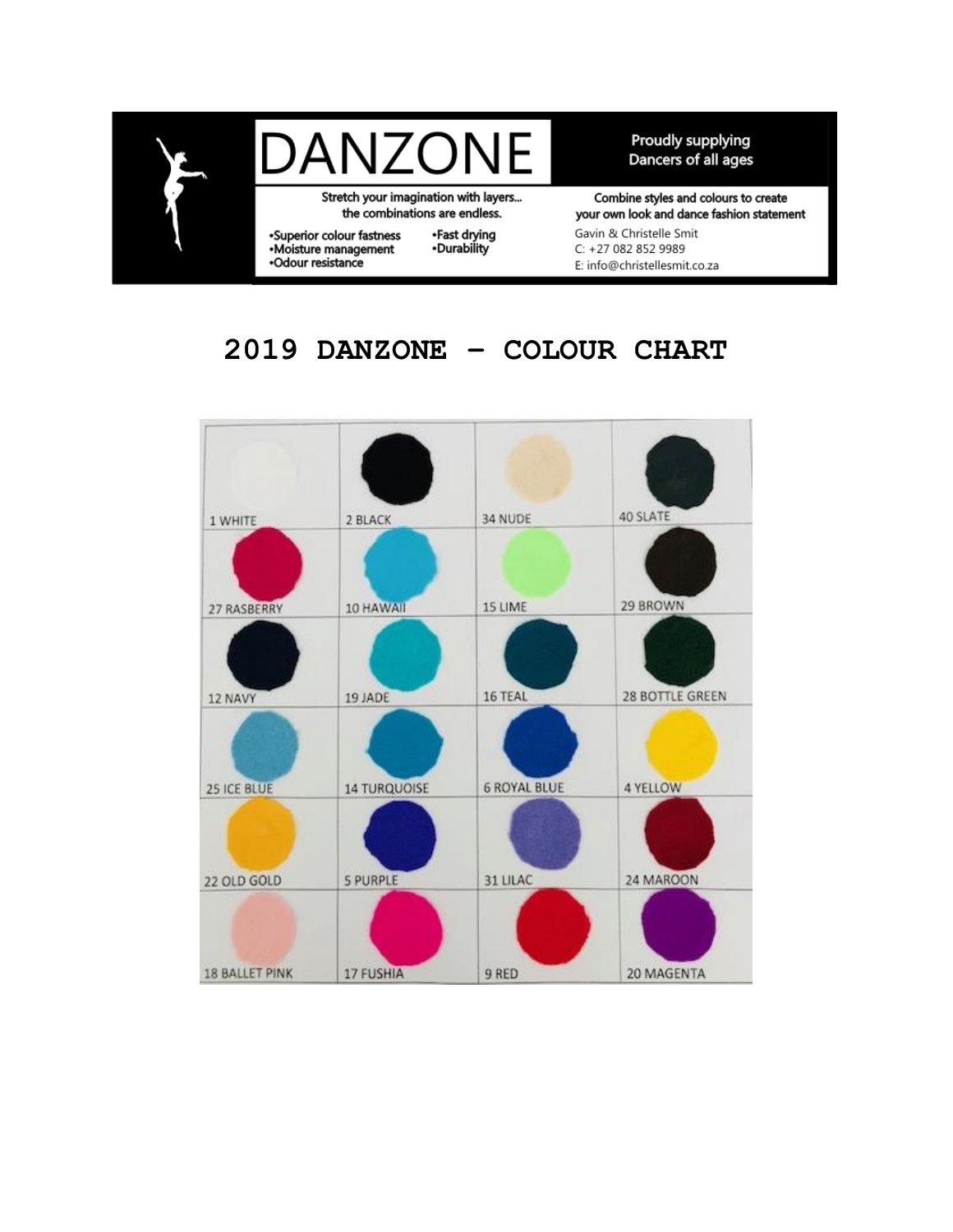PANTS: SHORTS STYLE S2 – SHORTS WITH ELASTIC BAND 1 0R 2 COLOURS



| SIZE              | PRICE    |
|-------------------|----------|
| $4 - 5$ YEARS     | R 110    |
| 5<br>YEARS<br>- 6 | R 120    |
| $-8$<br>YEARS     | R 140    |
| $9 - 10$<br>YEARS | R 160    |
| SIZE 30           | 170<br>R |
| SIZE 32           | 180<br>R |
| SIZE 34           | R 180    |
| SIZE 36           | 200<br>R |
| SIZE 38           | 200<br>R |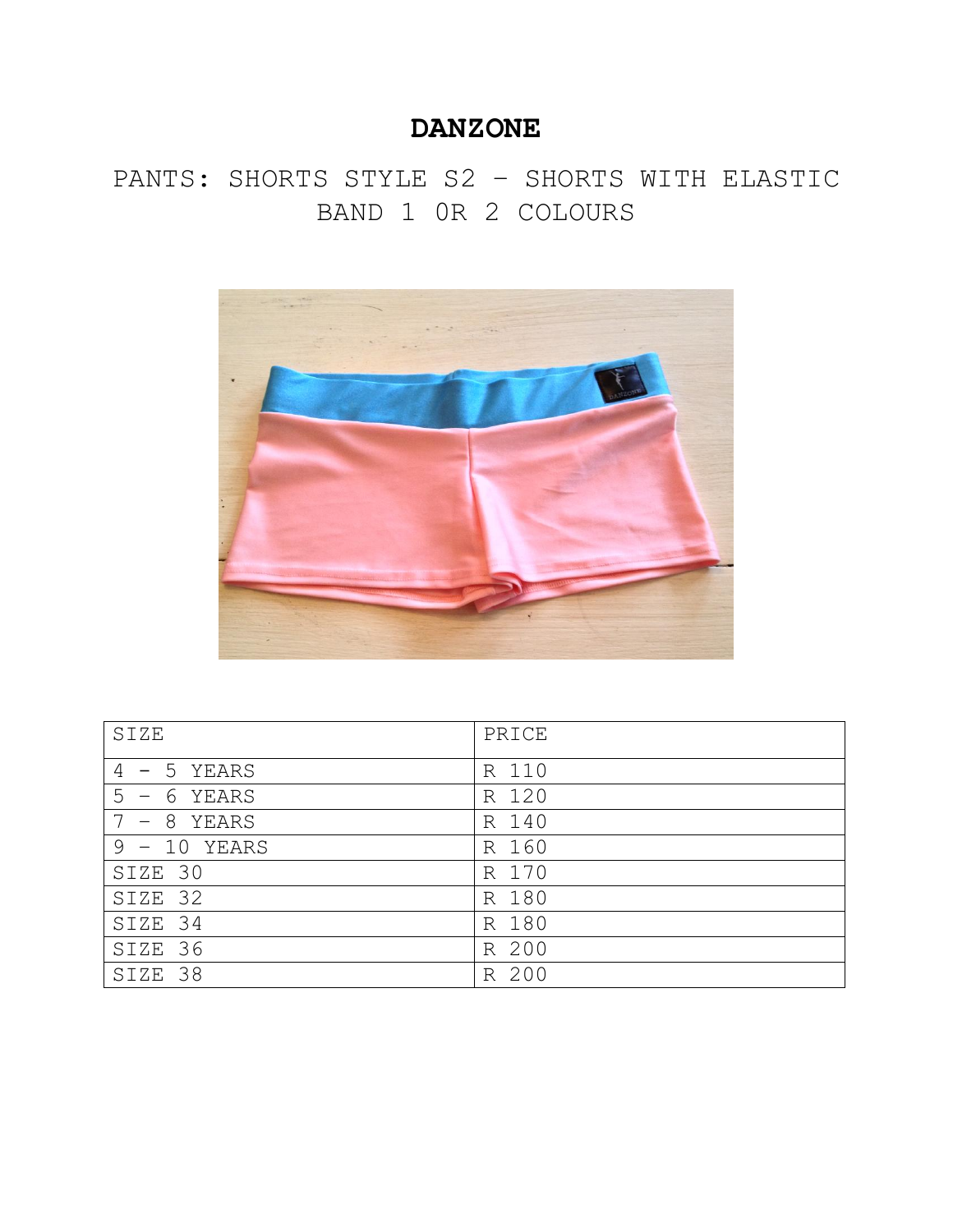## **DANZONE ORDER FORMS**

## **SHORTS – STYLE S2**

| <b>BASE</b>   | <b>BAND</b>   | <b>SIZE</b> | <b>PRICE</b> |  |
|---------------|---------------|-------------|--------------|--|
| <b>COLOUR</b> | <b>COLOUR</b> |             |              |  |
| by            | by            |             |              |  |
| number        | number        |             |              |  |
|               |               |             |              |  |
|               |               |             |              |  |
|               |               |             |              |  |
|               |               |             |              |  |
|               |               |             |              |  |
|               |               |             |              |  |
|               |               |             |              |  |
|               |               |             |              |  |
|               |               |             |              |  |
|               |               |             |              |  |
|               |               |             |              |  |
|               |               |             |              |  |
|               |               |             |              |  |
|               |               |             |              |  |
|               |               |             |              |  |
|               |               |             |              |  |
|               |               |             |              |  |
|               |               |             |              |  |
|               |               |             |              |  |
|               |               |             |              |  |
|               |               |             |              |  |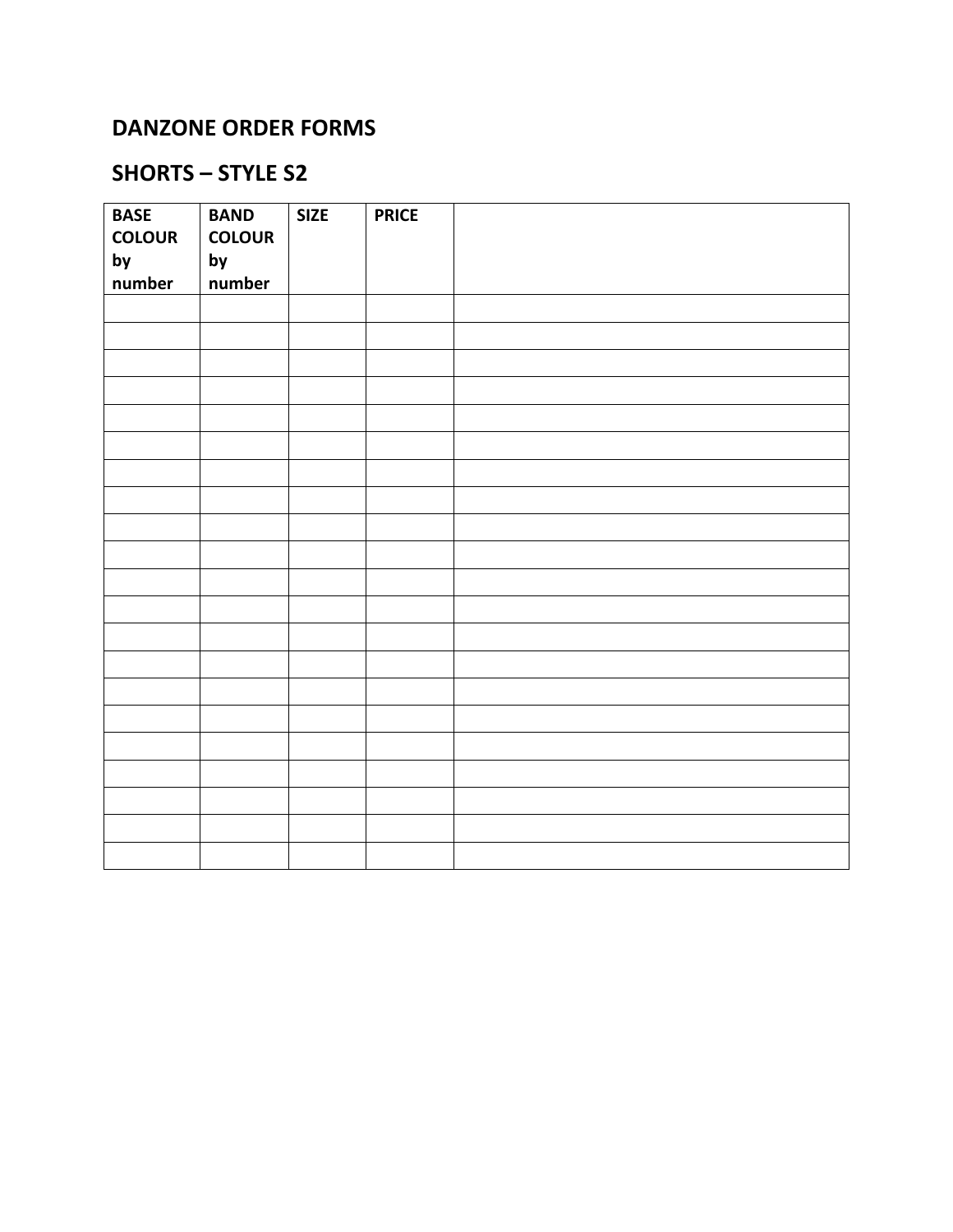## PANTS: STYLE L1 ¾ ROUCHED LEGGINGS WITH ELASTIC BAND

## 1 0R 2 COLOURS



| SIZE              | PRICE    |
|-------------------|----------|
| $4 - 5$ YEARS     | R 200    |
| 5<br>YEARS<br>- 6 | R 220    |
| $-8$<br>YEARS     | R 240    |
| $9 - 10$<br>YEARS | 260<br>R |
| SIZE 30           | R 280    |
| SIZE 32           | R 300    |
| SIZE 34           | R 300    |
| SIZE 36           | R 320    |
| 38<br>SIZE        | 340<br>R |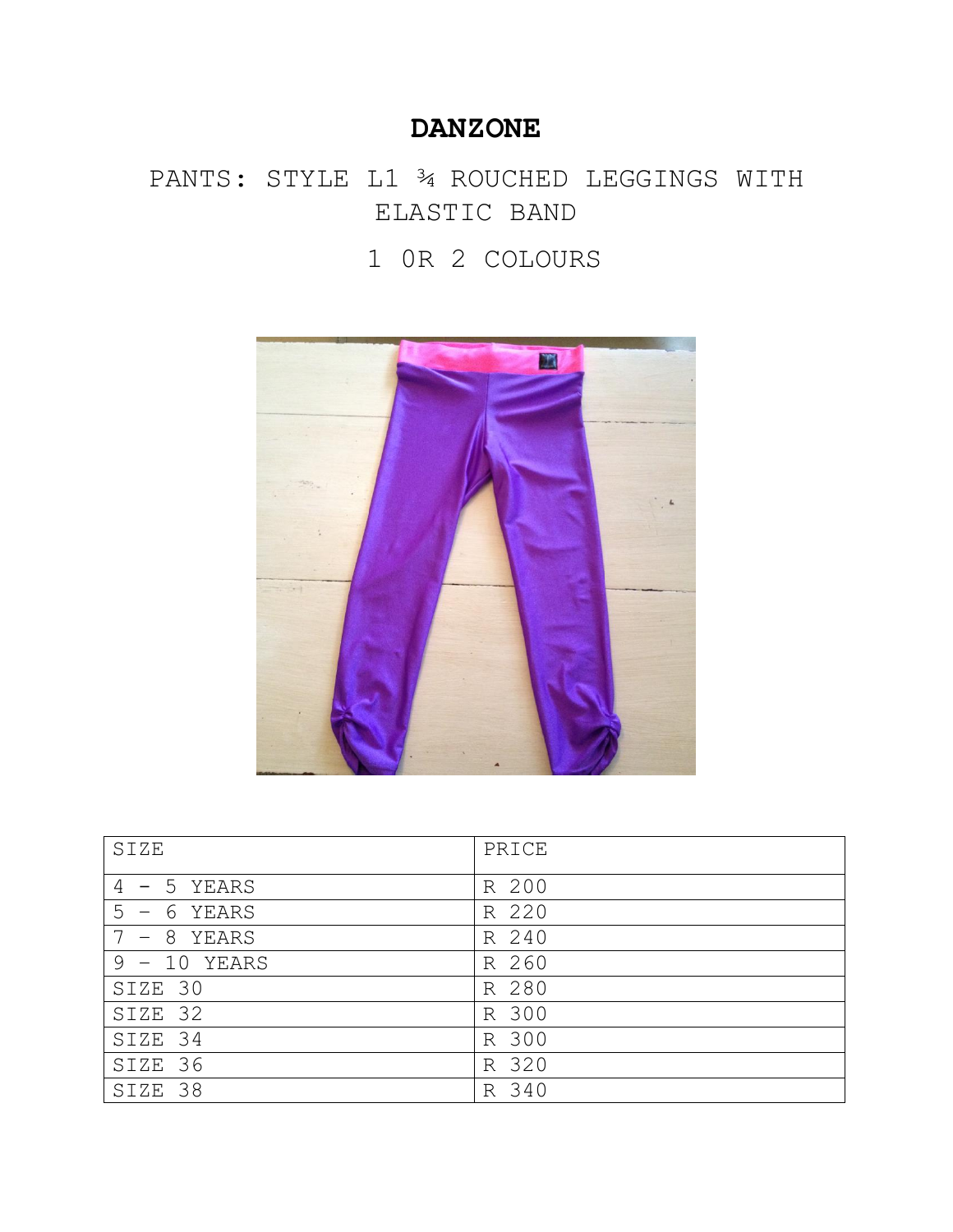## **% LEGGINGS - STYLE L1**

| <b>BASE</b>   | <b>BAND</b>   | <b>SIZE</b> | <b>PRICE</b> |  |
|---------------|---------------|-------------|--------------|--|
| <b>COLOUR</b> | <b>COLOUR</b> |             |              |  |
| by            | by            |             |              |  |
| number        | number        |             |              |  |
|               |               |             |              |  |
|               |               |             |              |  |
|               |               |             |              |  |
|               |               |             |              |  |
|               |               |             |              |  |
|               |               |             |              |  |
|               |               |             |              |  |
|               |               |             |              |  |
|               |               |             |              |  |
|               |               |             |              |  |
|               |               |             |              |  |
|               |               |             |              |  |
|               |               |             |              |  |
|               |               |             |              |  |
|               |               |             |              |  |
|               |               |             |              |  |
|               |               |             |              |  |
|               |               |             |              |  |
|               |               |             |              |  |
|               |               |             |              |  |
|               |               |             |              |  |
|               |               |             |              |  |
|               |               |             |              |  |
|               |               |             |              |  |
|               |               |             |              |  |
|               |               |             |              |  |
|               |               |             |              |  |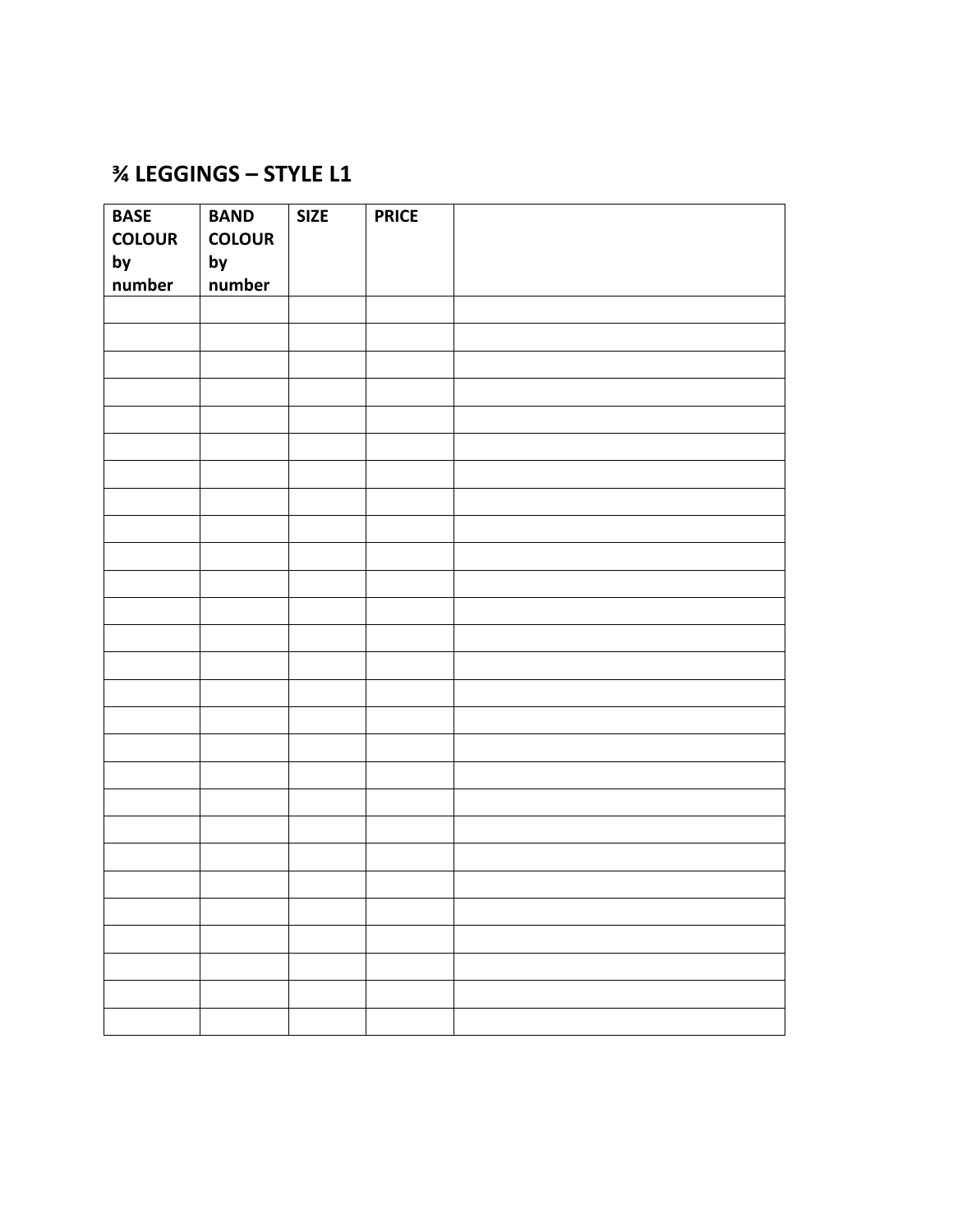## PANTS WITH COLOUR POCKET TRIM BLACK



| SIZE           | PRICE    |
|----------------|----------|
| $4 - 5$ YEARS  | R 230    |
| 5<br>- 6 YEARS | R 240    |
| - 8<br>YEARS   | R 260    |
| $9 - 10$ YEARS | R 280    |
| SIZE 30        | R 300    |
| SIZE 32        | R 320    |
| SIZE 34        | R 340    |
| SIZE 36        | R 360    |
| 38<br>SIZE     | 380<br>R |